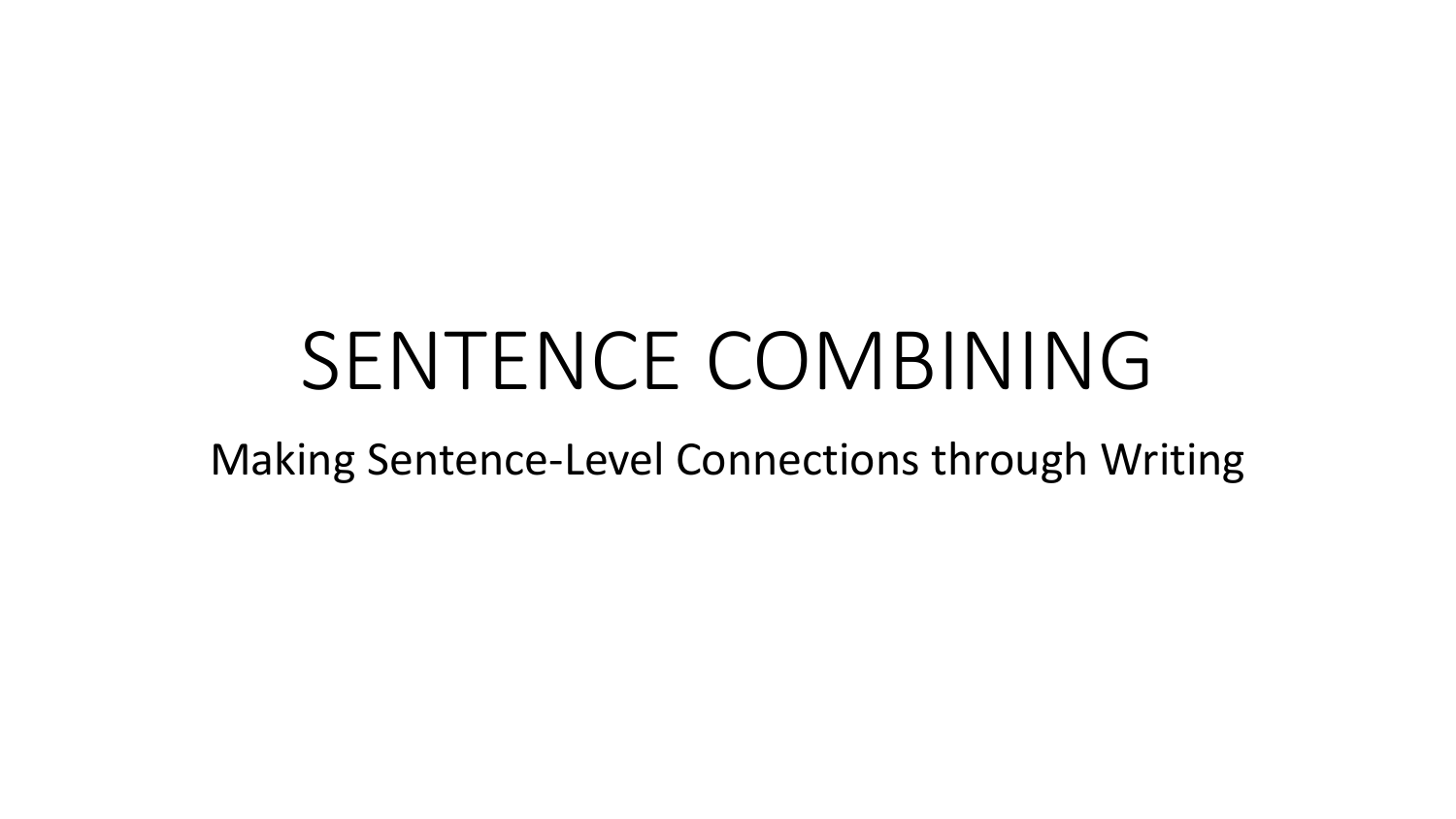# The Basic Idea

- Instructors will use sentence templates designed to give students
	- a more sophisticated understanding of the logic of sentence structure;
	- greater mastery of the subject matter of the course.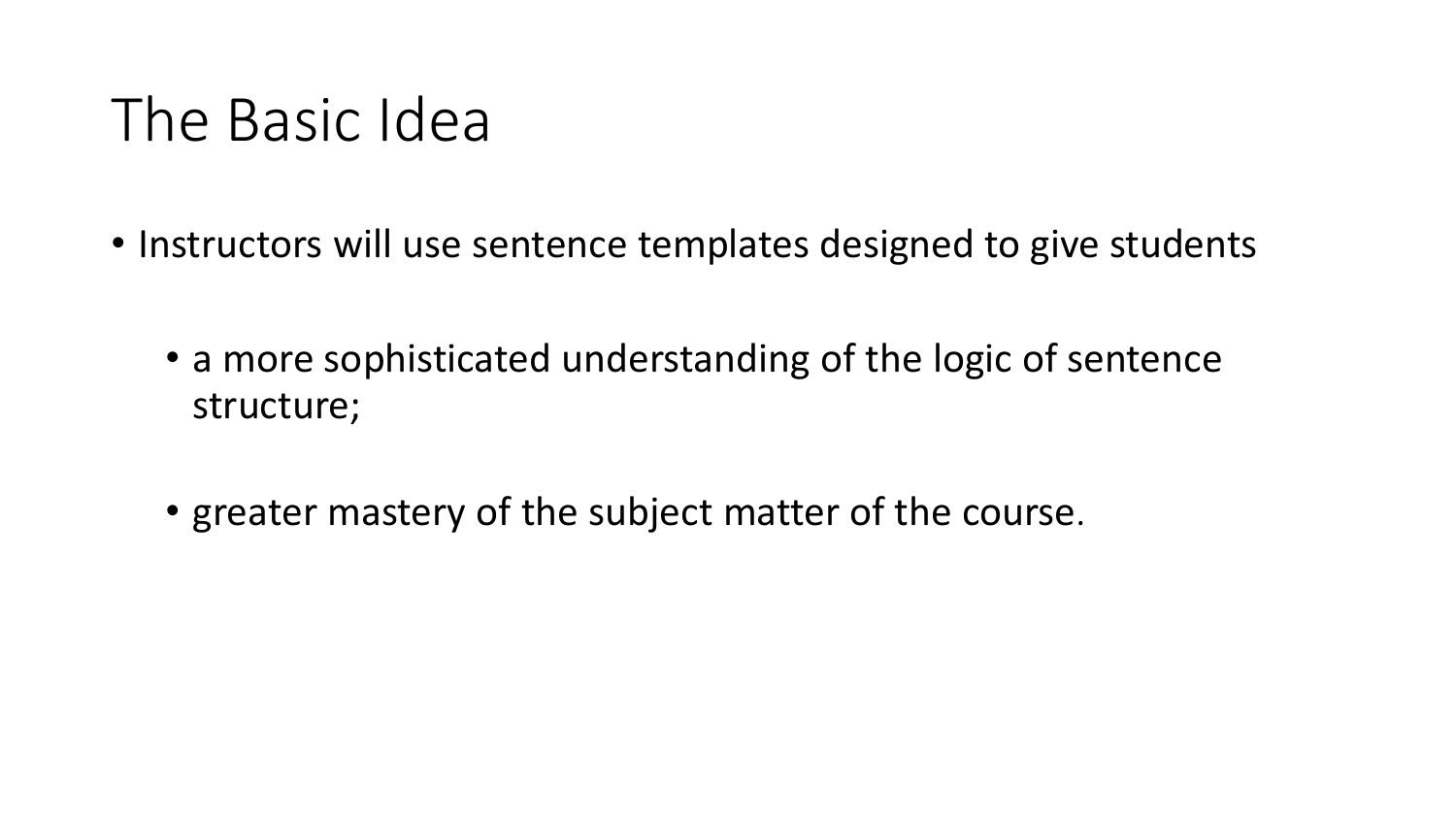# Origins of the Idea

- First publicized by an article in the *Atlantic,* October 2012: "The Writing Revolution," by Peg Tyre, about an underperforming school: New Dorp High School, Staten Island.
- School adopted a method of teaching writing developed by English teacher Judith Hochman (now known as the Hochman Method).
- Pass rates on state exams that included essay questions rose from 67% to 89%.
- Graduation rates went from 63% to almost 80%.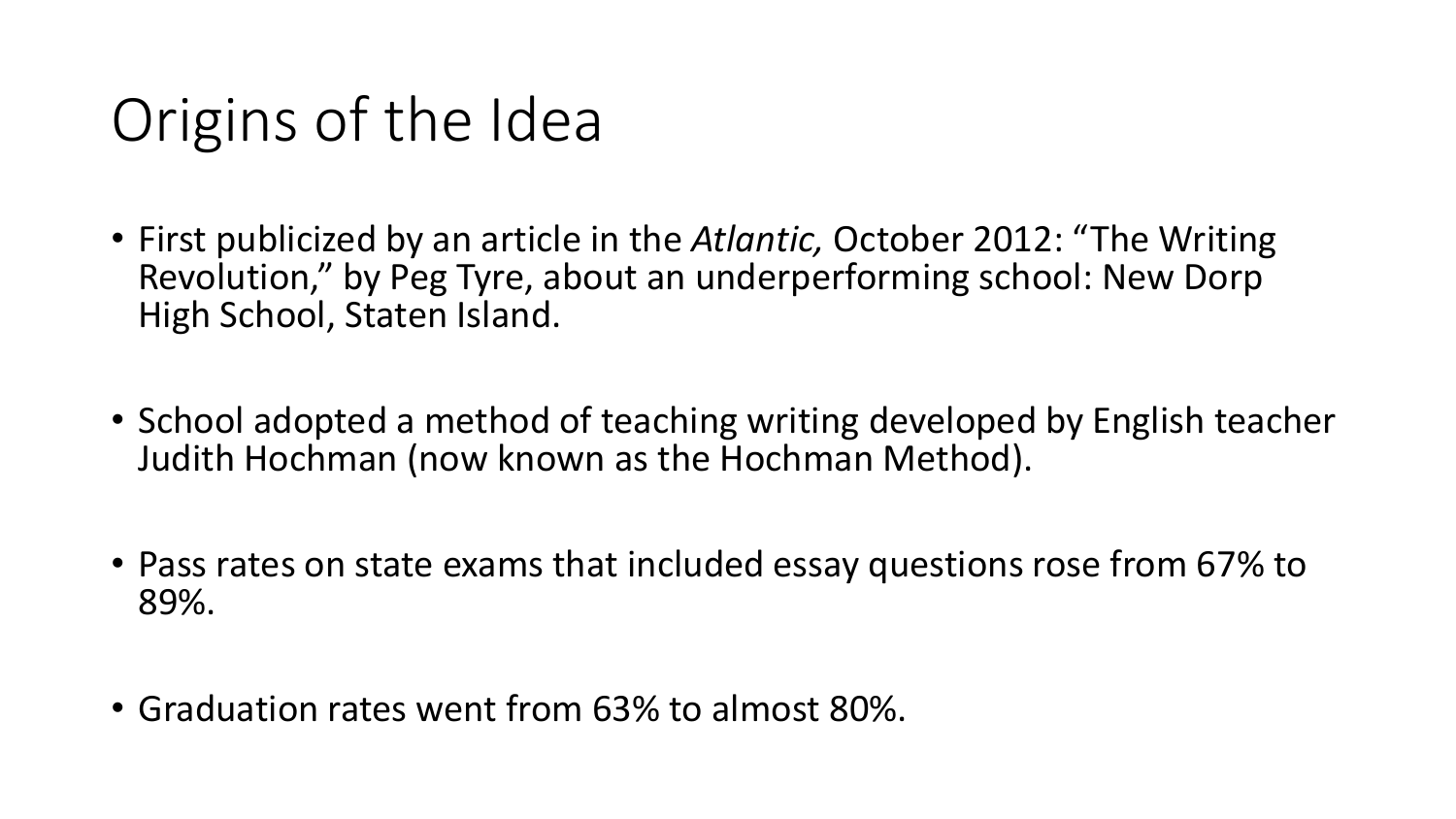# The Hochman Method

• Based on the recognition that teaching grammar out of a textbook is almost useless.

• Based on the idea that the way for students to learn sentence structure—to grasp the logic of the sentence—is to give them sentence templates.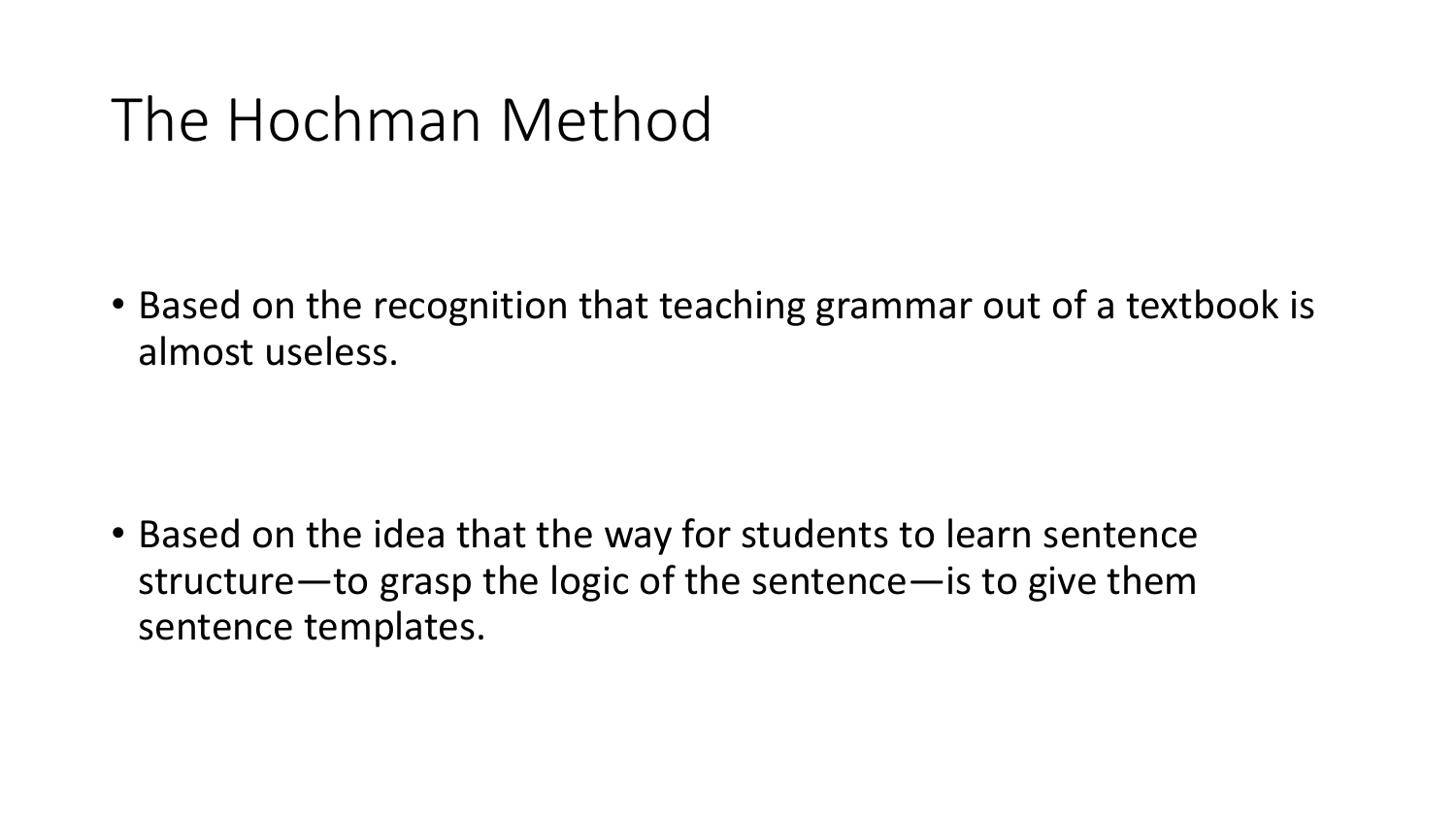#### Important Note

- The Hochman Method includes not only sentence-level templates but also paragraph- and essay-level templates.
- The latter are referred to in the following film, but we won't be using them.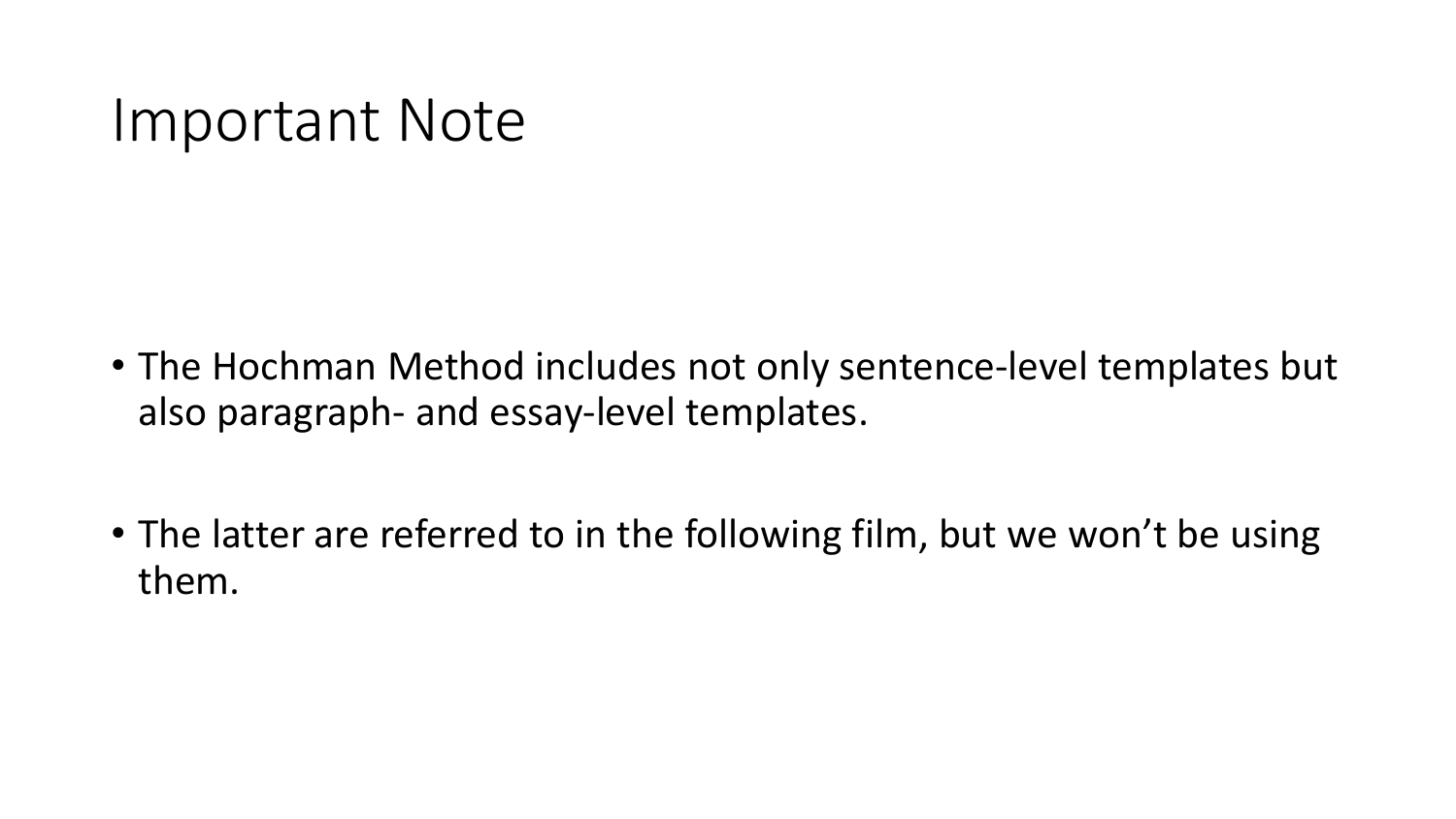### "The Writing Code"

https://www.youtube.com/watch?v=l8Q5MaqO5IgouTube video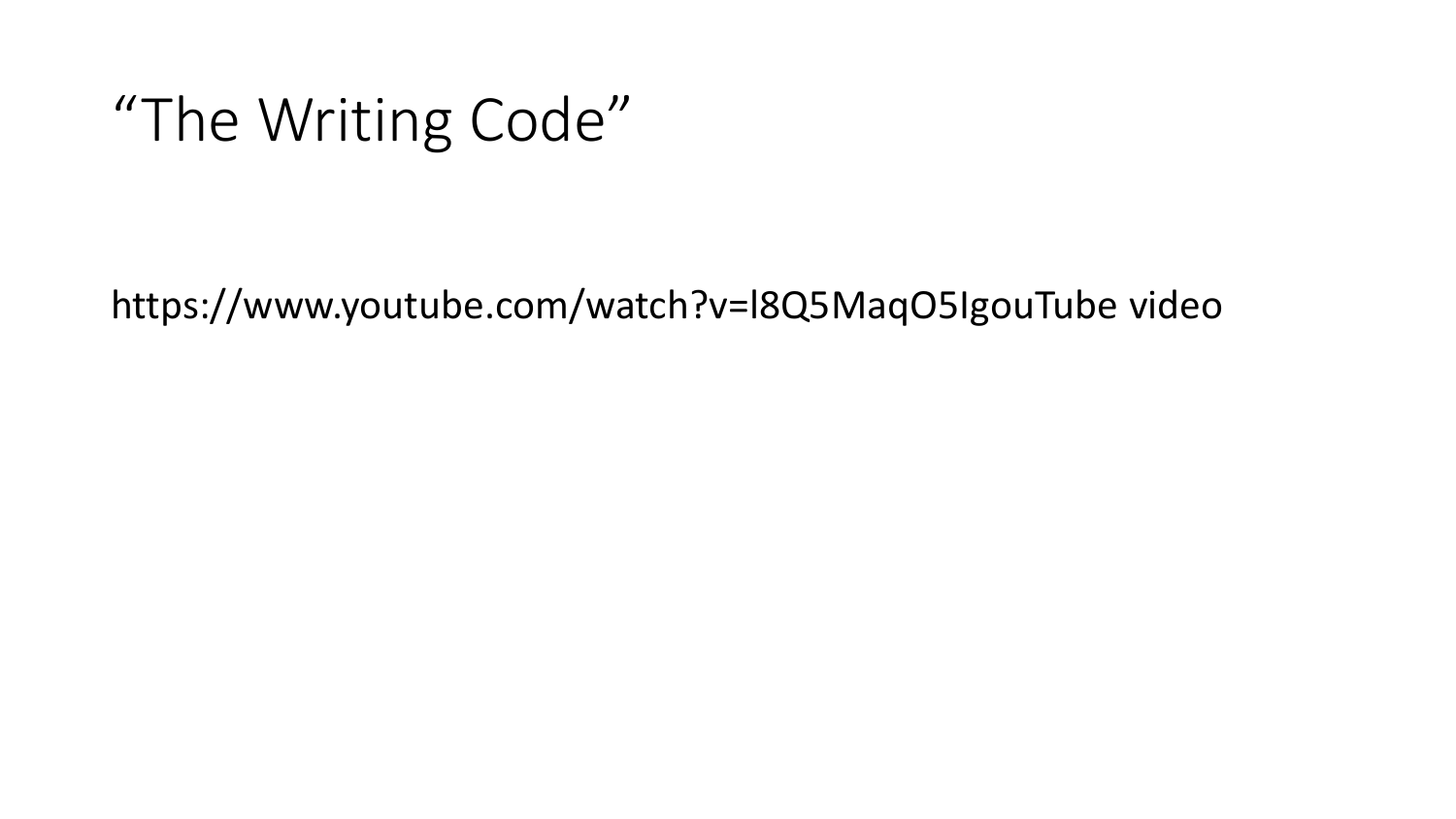#### Notes on the Film

- Again, we will not be adopting all parts of the Hochman Method referred to in the video—just the sentence-level parts.
- Note that both very bright-seeming and less bright-seeming students claim to have benefited from the method.
- If this approach seems too elementary for college, note that the New Dorp teachers thought it was too elementary for high school.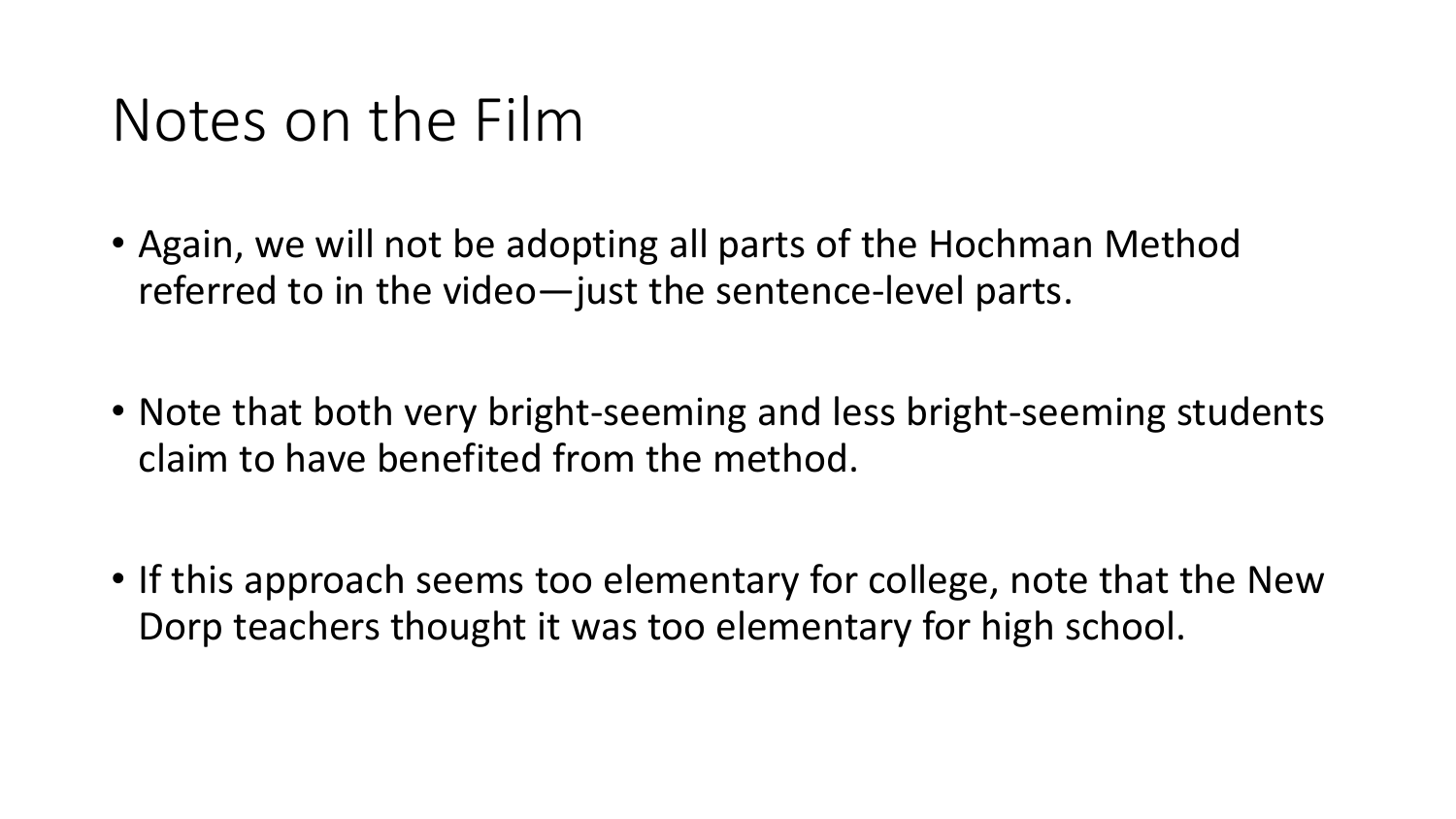## Expected Benefits

- For students still struggling with basic sentence structure, the method will provide clarity.
- For students who have mastered sentence structure, the method will give them a more sophisticated understanding of the sentence.
- Whether or not they need instruction in sentence structure, all students will benefit in terms of mastering course content.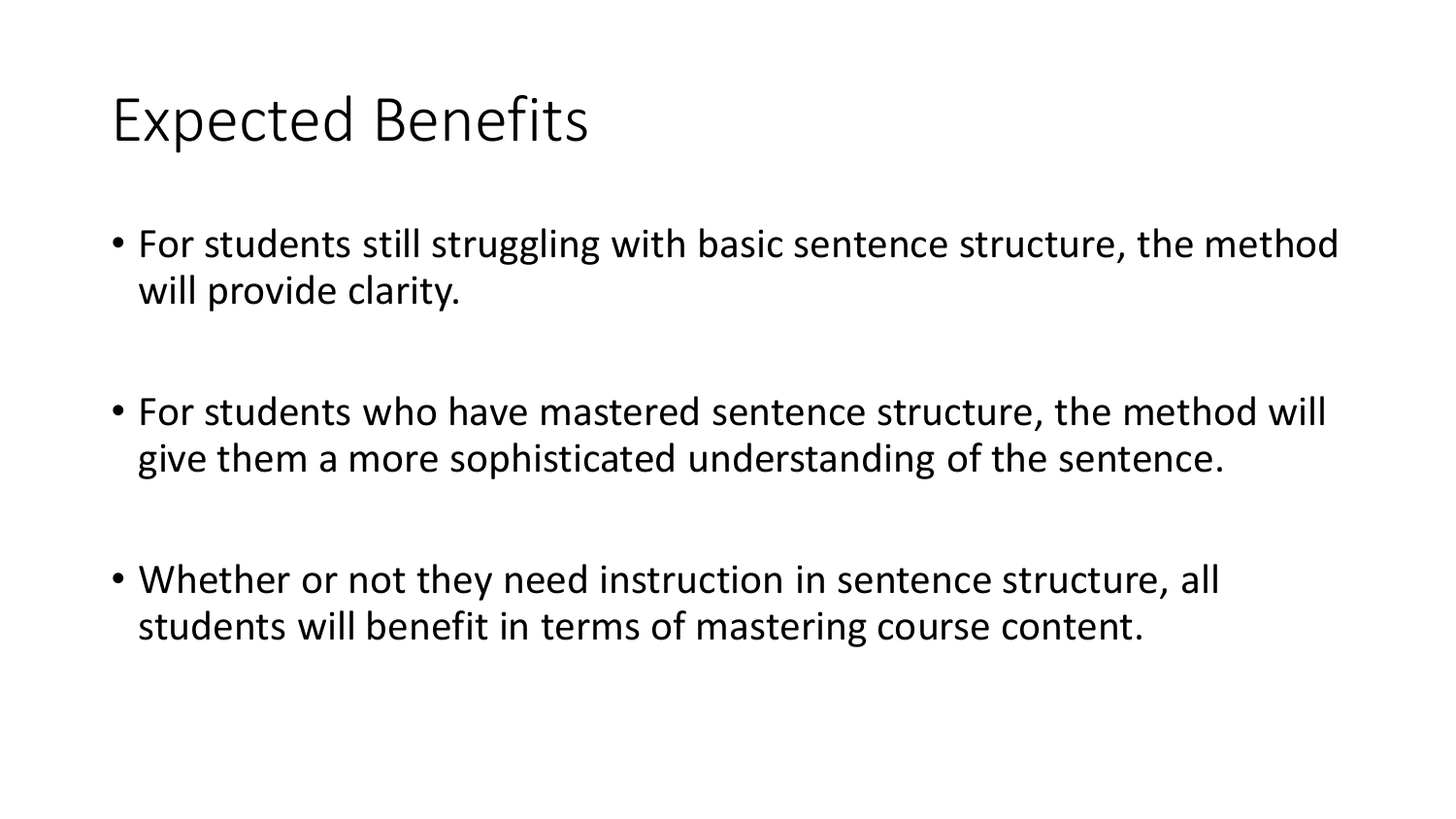# Other Benefits

- Reading improvement. (Students often struggle with the complex sentences they encounter in college-level reading. This method will help them understand those sentences.)
- Speaking skills improve as well.
- Also analytical thinking skills.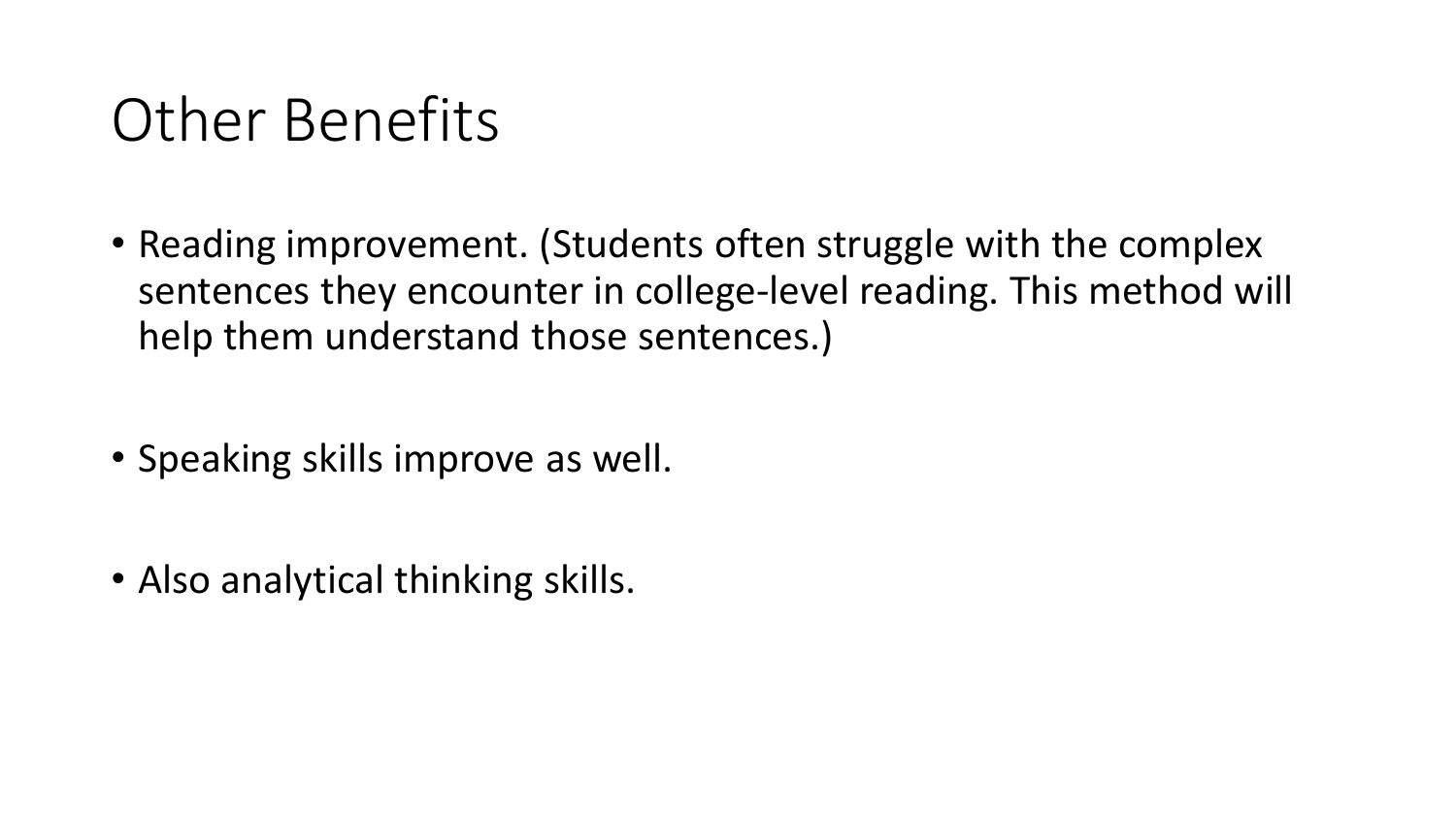# Analytical Skills

- The analytical skills required to produce an effective sentence are not unlike those required to produce an effective essay.
- By learning how to connect ideas in a sentence, students learn how to connect ideas in paragraphs and essays.
- Bruce Saddler: Sentences are "literally miniature compositions."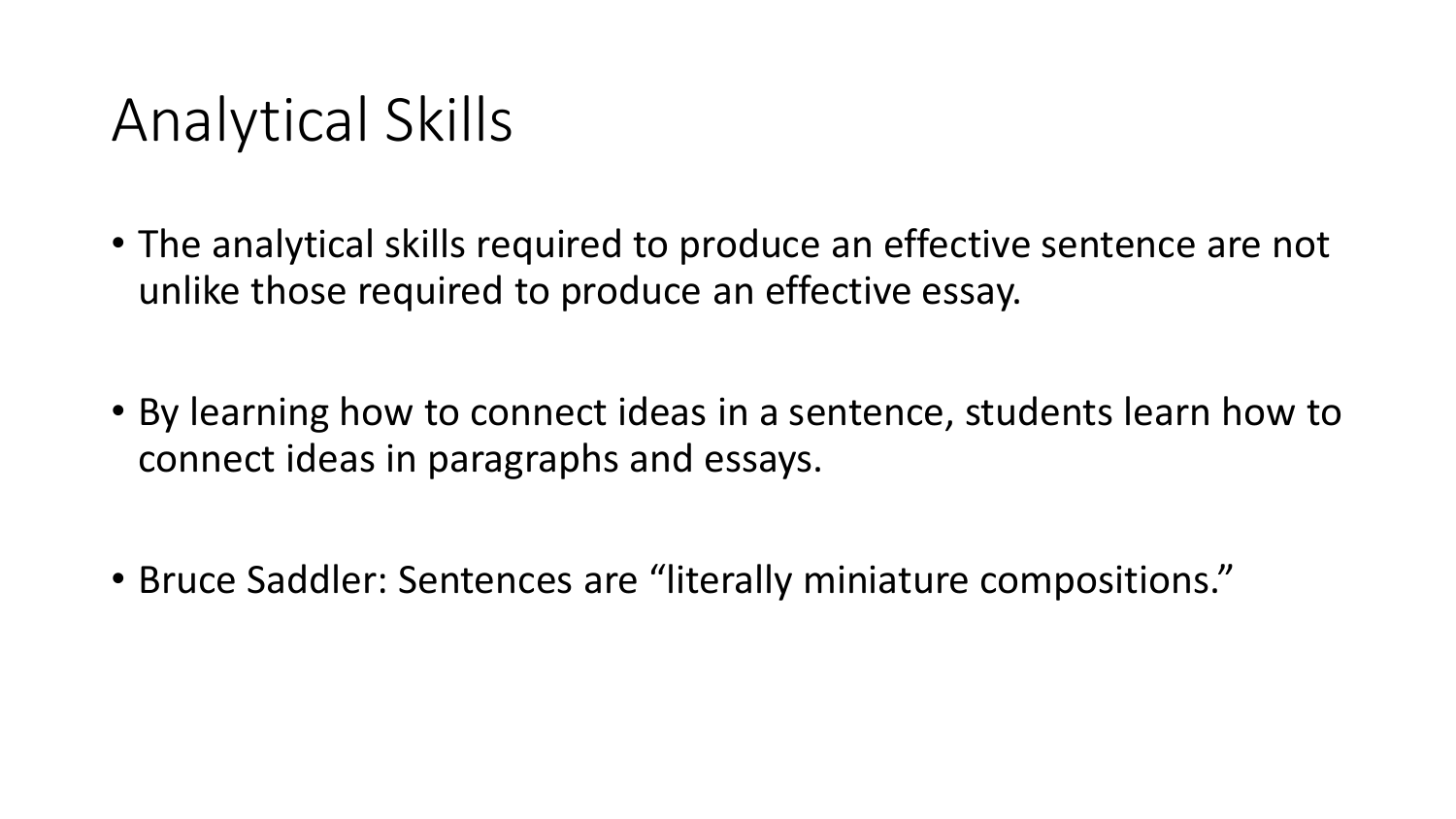# Why Should This Method Be Adopted in Content Classes?

- Writing skills are best taught in meaningful contexts.
- Also, the templates will help students master course material.
- Finally, the templates will produce extremely short writings that instructors can occasionally collect to monitor students' understanding.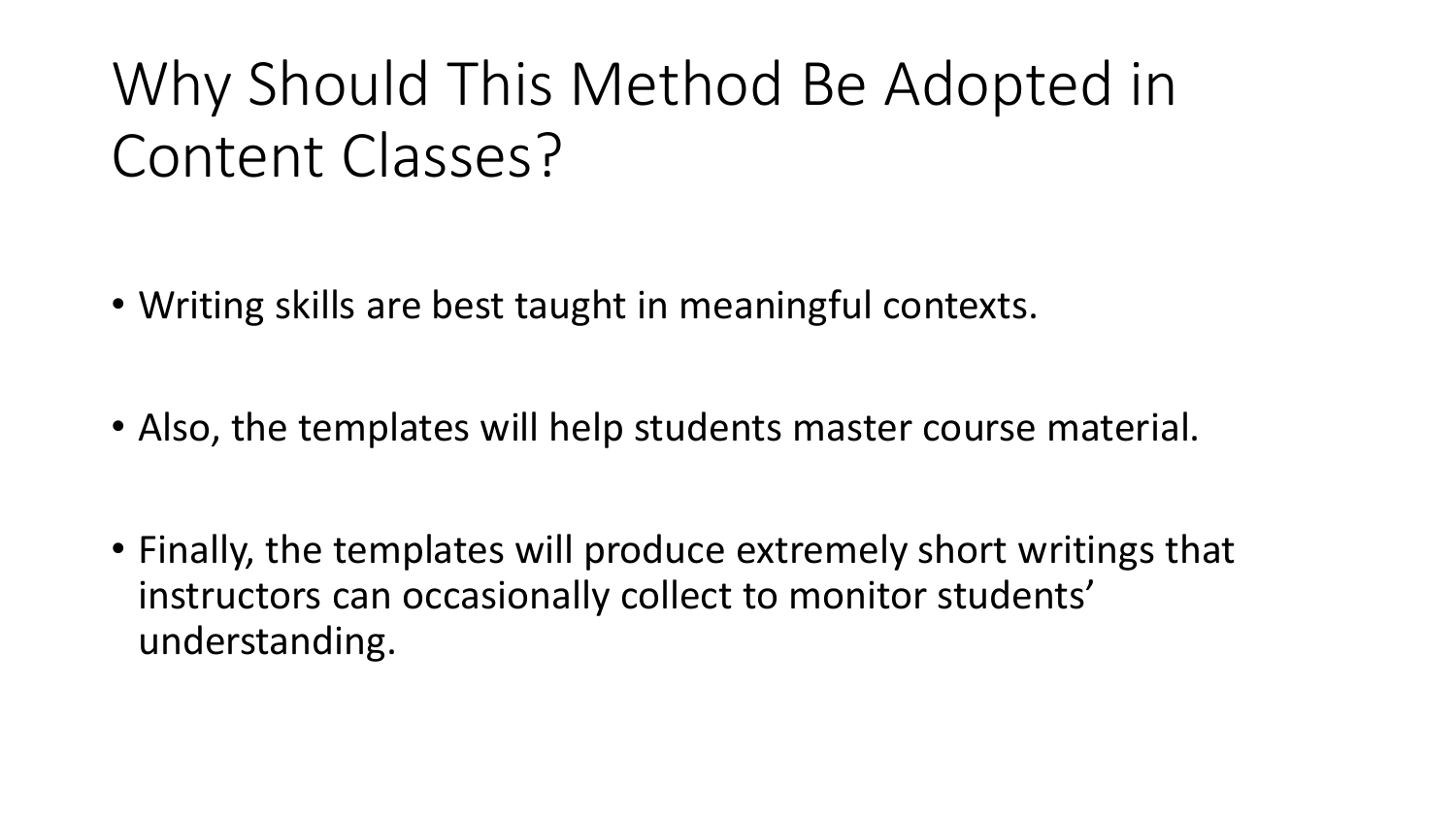#### Implementation

- Faculty volunteering to implement this method will be asked to use four sentence templates.
- Brief descriptions of these templates follow.
- More in-depth explanations of these templates will be provided to faculty volunteers.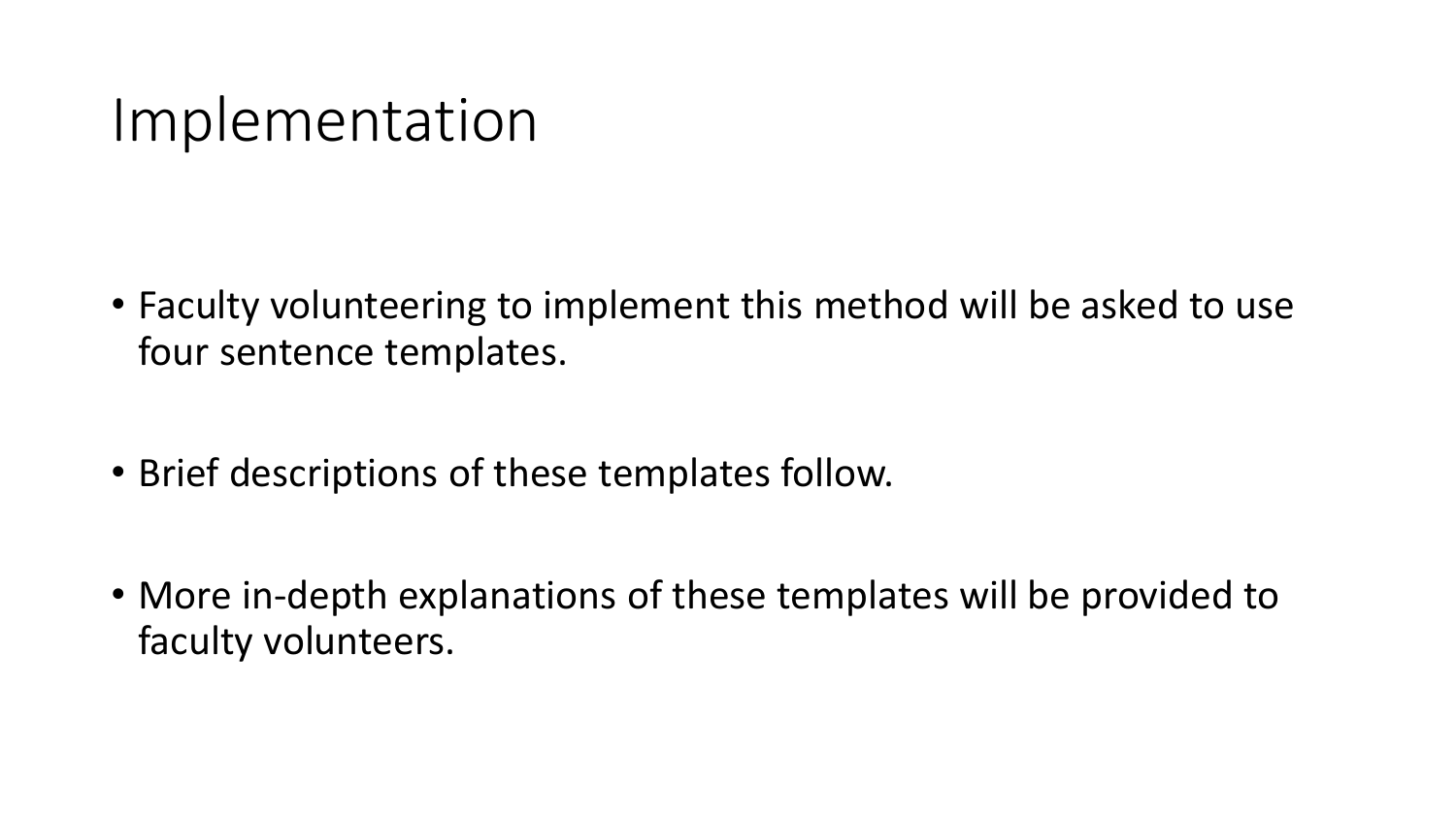# Template 1: "Because," "But," "So"

- In this exercise, you give students a sentence related to your subject matter and ask them to add to it using these three words.
- Example:
	- George Gershwin is consider a musical genius
		- because he captured the spirit of American life in his rhythms, harmonies, and melodies.
		- but some have criticized him for the structural weaknesses of some of his works.
		- so many composers have tried to emulate his style.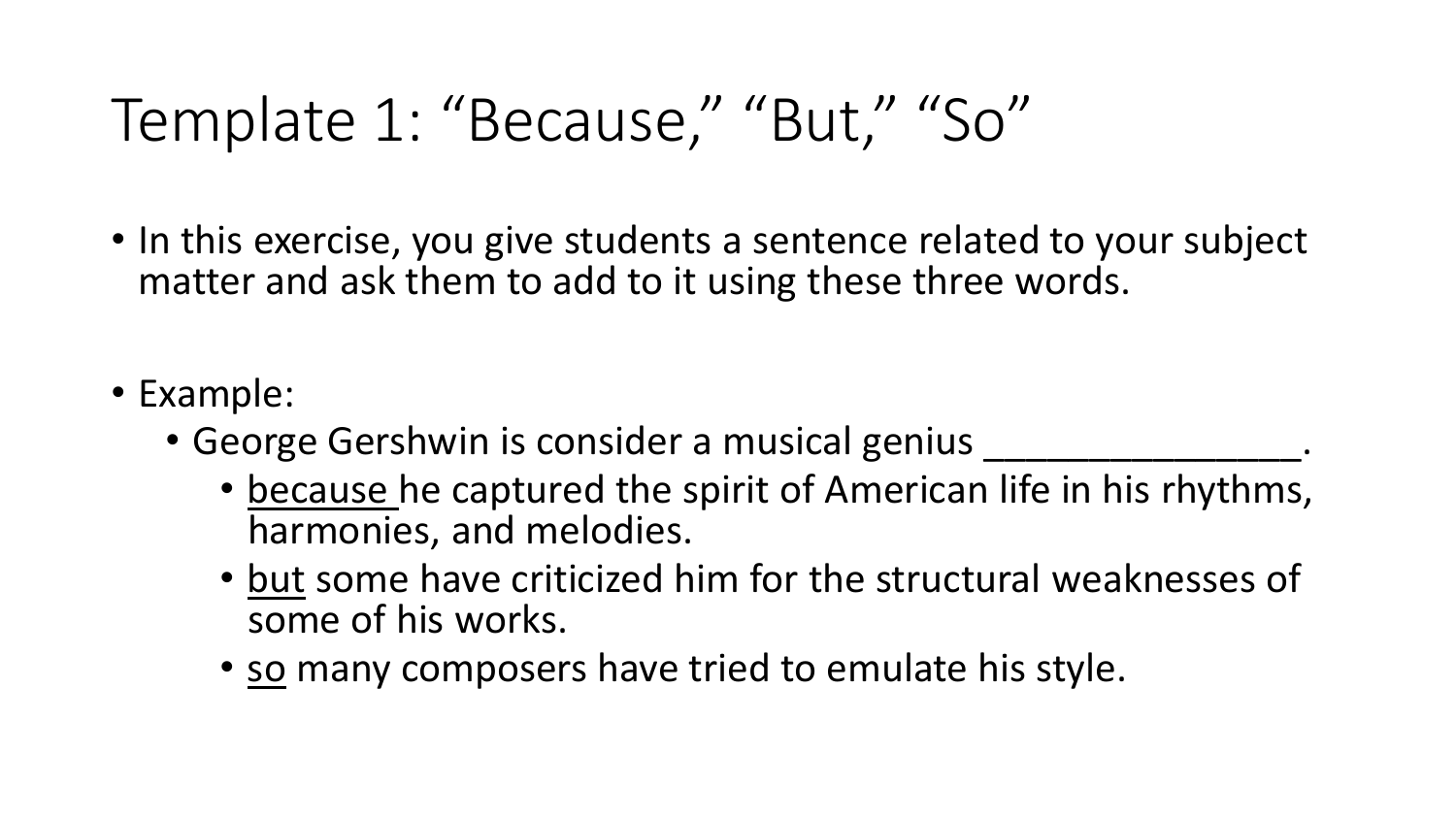# Activity 2: Subordination

- Give students stems consisting of subordinating clauses and ask them to finish the sentence.
- (Subordinating clauses are groups of words that have a subject and a verb and begin with a subordinating conjunction: *for, because, when, whenever, if, as if, unless*, etc.)
- In the following examples, the stem you would give the student is underlined, and the student's response is italicized:

If a mid-segment touches a side, *then it bisects it*.

After Radical Reconstruction ended, *prewar power structures reemerged*.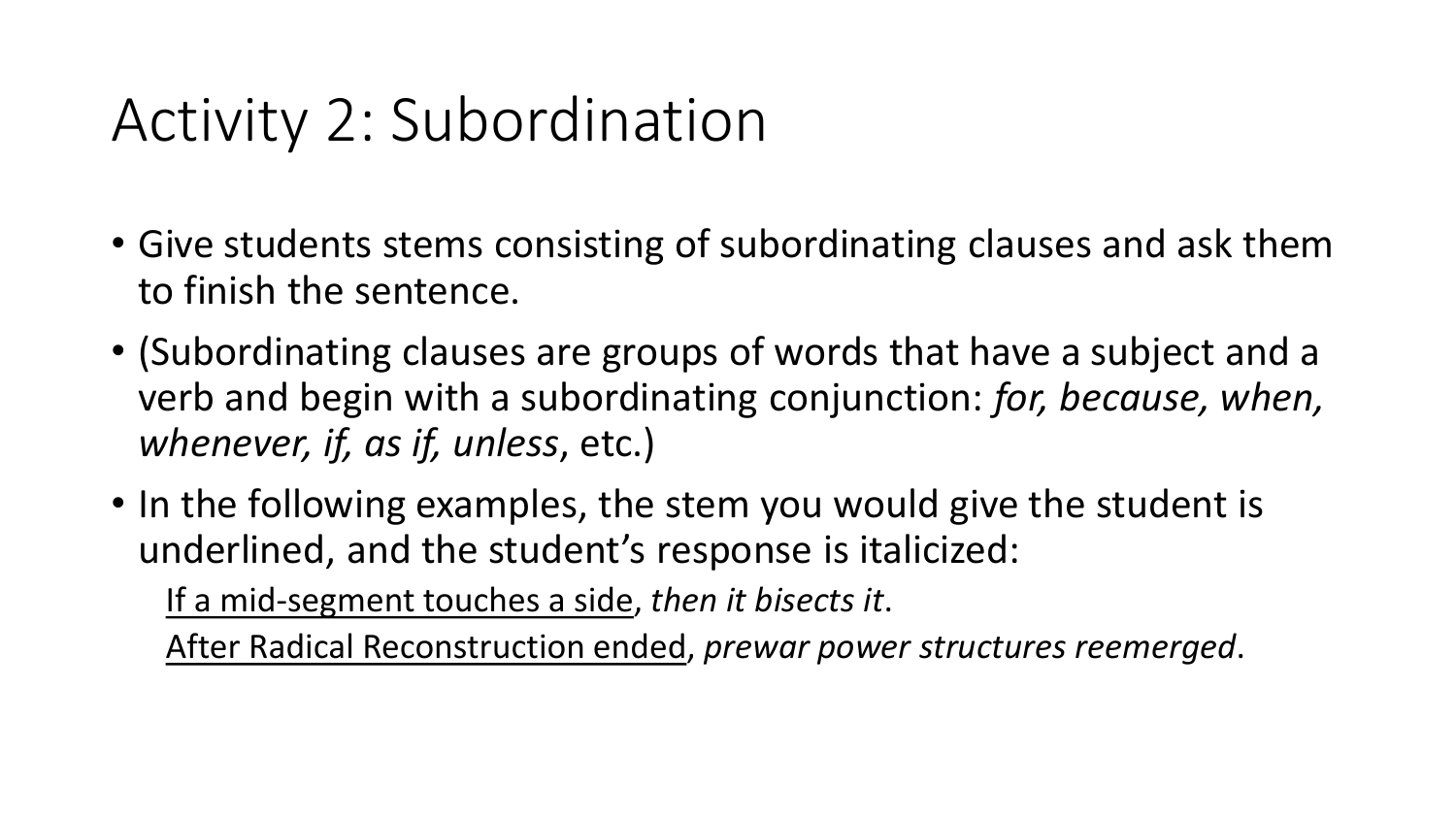# Activity 3: Appositives

- Through a variety of means, have students create sentences with appositives (underlined in the examples below).
	- Natural selection, a process of evolution, results in species with favorable traits.
	- Wind energy, a renewable resource, can produce electricity to power a city.
	- The Southern Renaissance, a period of literary productivity associated with the interwar period, produced many fine writers.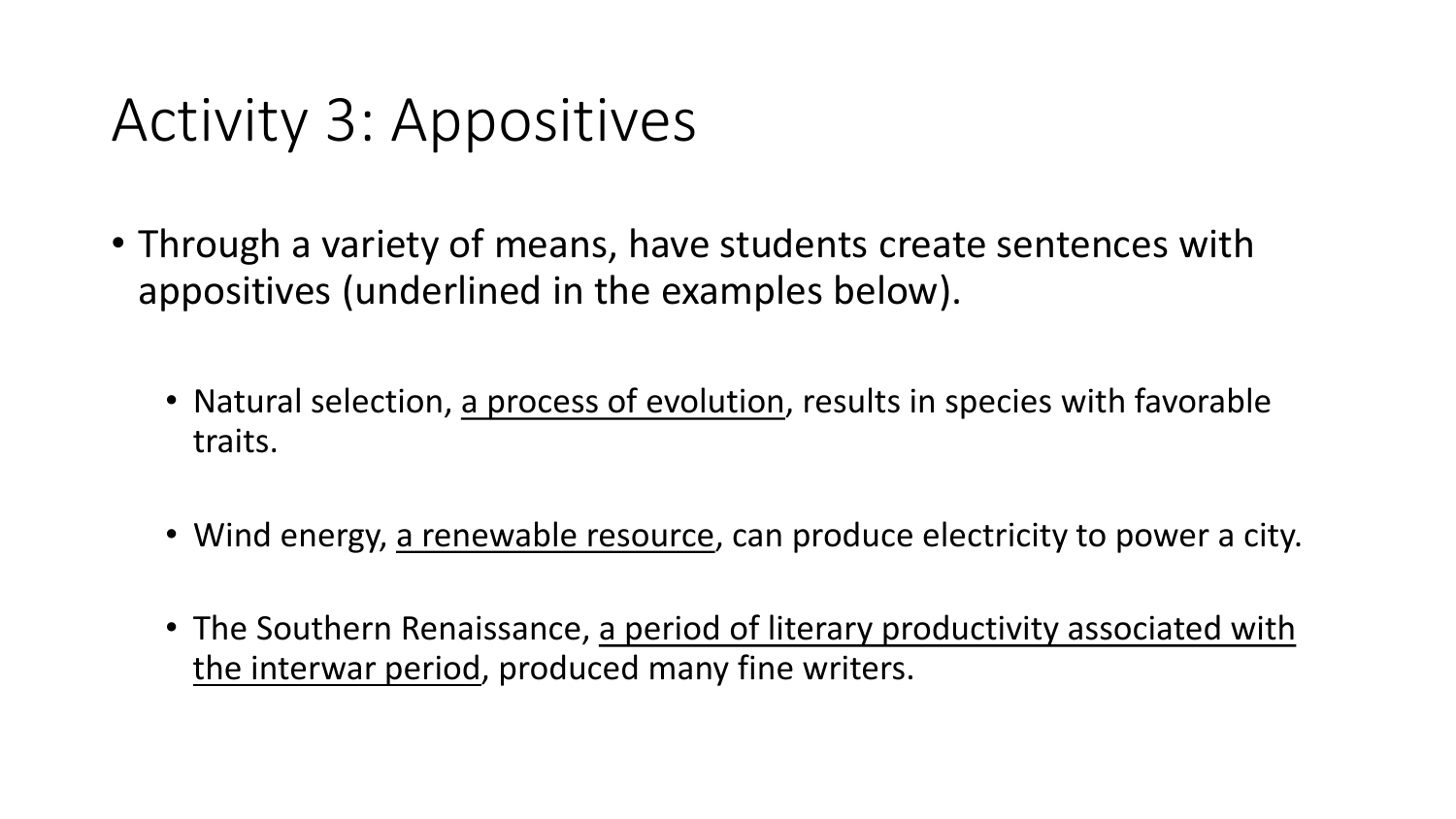# Activity 4: Sentence Combining

- Give students simple sentences and ask them to combine the sentences into one.
- For example, you might give students these simple sentences:
	- The periodic table is a chart of chemical elements.
	- The chart displays the elements in horizontal rows.
	- They are displayed horizontally in order of increasing atomic numbers.
	- They are displayed vertically in order of the structural similarity of their atoms.
- Students might produce this: *The periodic table, a chart of chemical elements, displays elements horizontally in order of increasing atomic number and vertically in order of the structural similarity of their atoms.*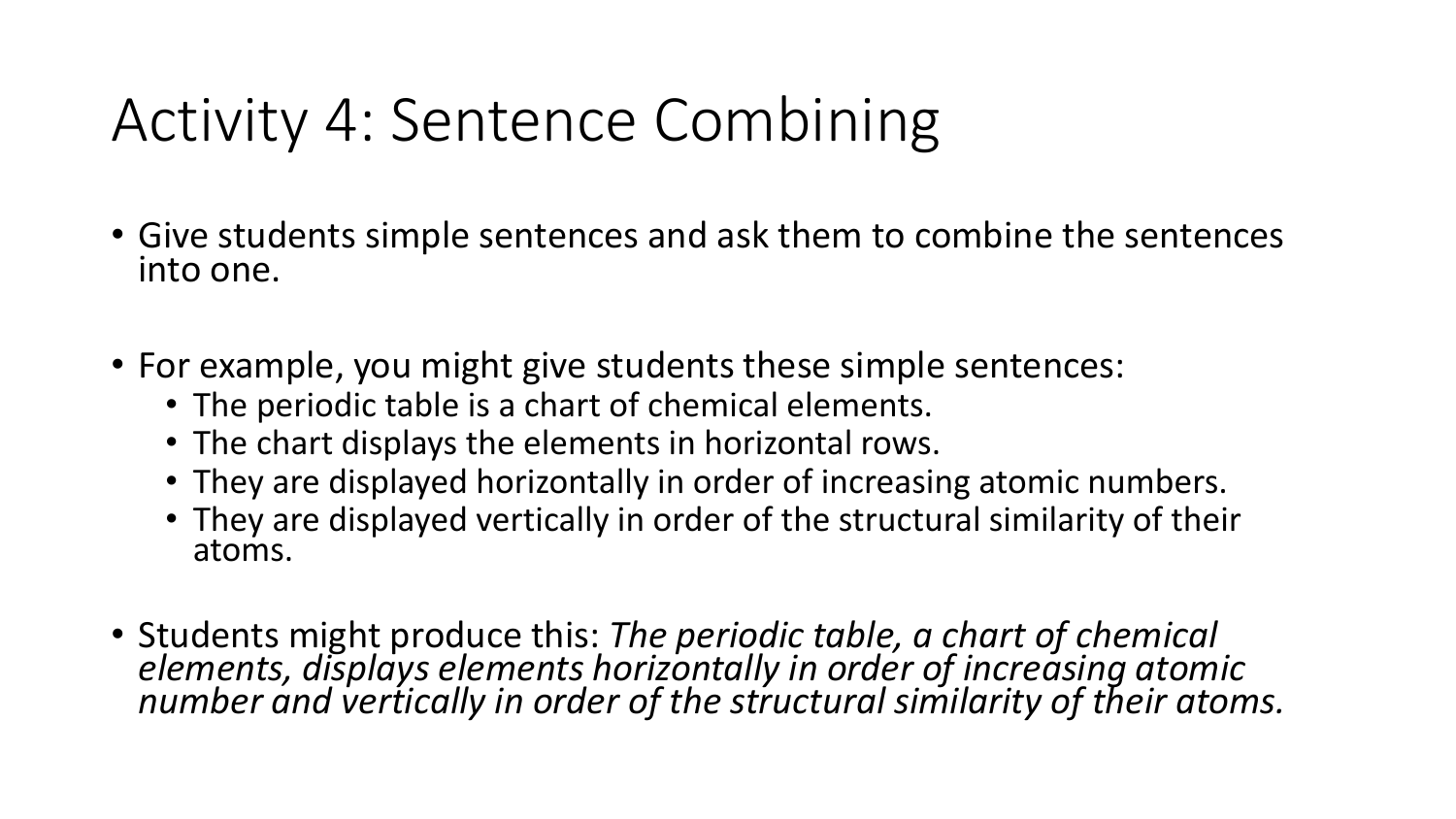### How to Use in the Classroom

• At beginning of class about assigned reading or to stimulate discussion.

• Mid-class or end-of-class check on comprehension